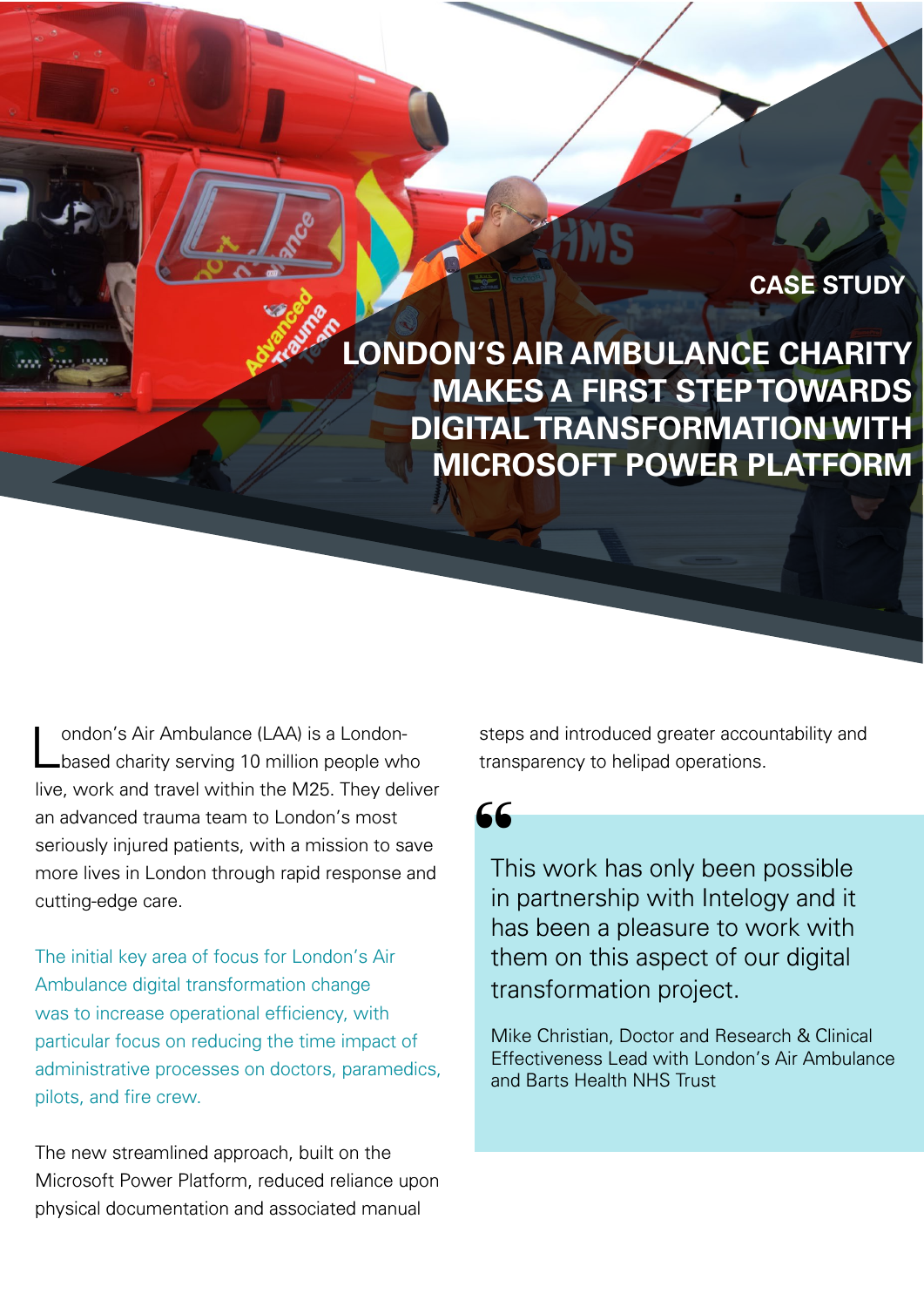## **CHALLENGES**

London's Air Ambulance has multiple logistical, operational and governance processes that they must manage alongside their on-call duties, primarily relating to the documentation of nonpatient data. One of the primary challenges facing the team operating from the helipad was a lack of electronic information management as information was split across multiple channels and systems, including external sources, which made it difficult to gain visibility of and report on progress and activities.

**A high proportion of operational time was spent on manual information capture and data-processing, which was predominantly paper-based, and hindered situational awareness. The reliance on physical records prevented remote access to data, and many data-sources such as laminated checklists, equipment whiteboards and paper-based template forms necessitated an on-site presence. This paper format also meant there was an inability to automatically enforce the integrity of data-points, especially those required for real-time audit purposes such as checkboxes and signatures.**

Processes with scheduled components, such as daily, weekly, and monthly checks, had to be intentionally coordinated and there was no automated system by which to manage priorities, handle deadlines and ensure compliance.

In the event of unexpected interruptions, documents did not get saved or sent, and sometimes lost. After a mission call-out, the staff would start the process over again, which was a source of frustration and could cause duplication of documentation.

There was also limited visibility of valuable insights such as equipment and vehicle statuses, making it hard to know where key equipment, medical bags and apparel were located and when equipment for both rapid response vehicles and helicopters needed restocking.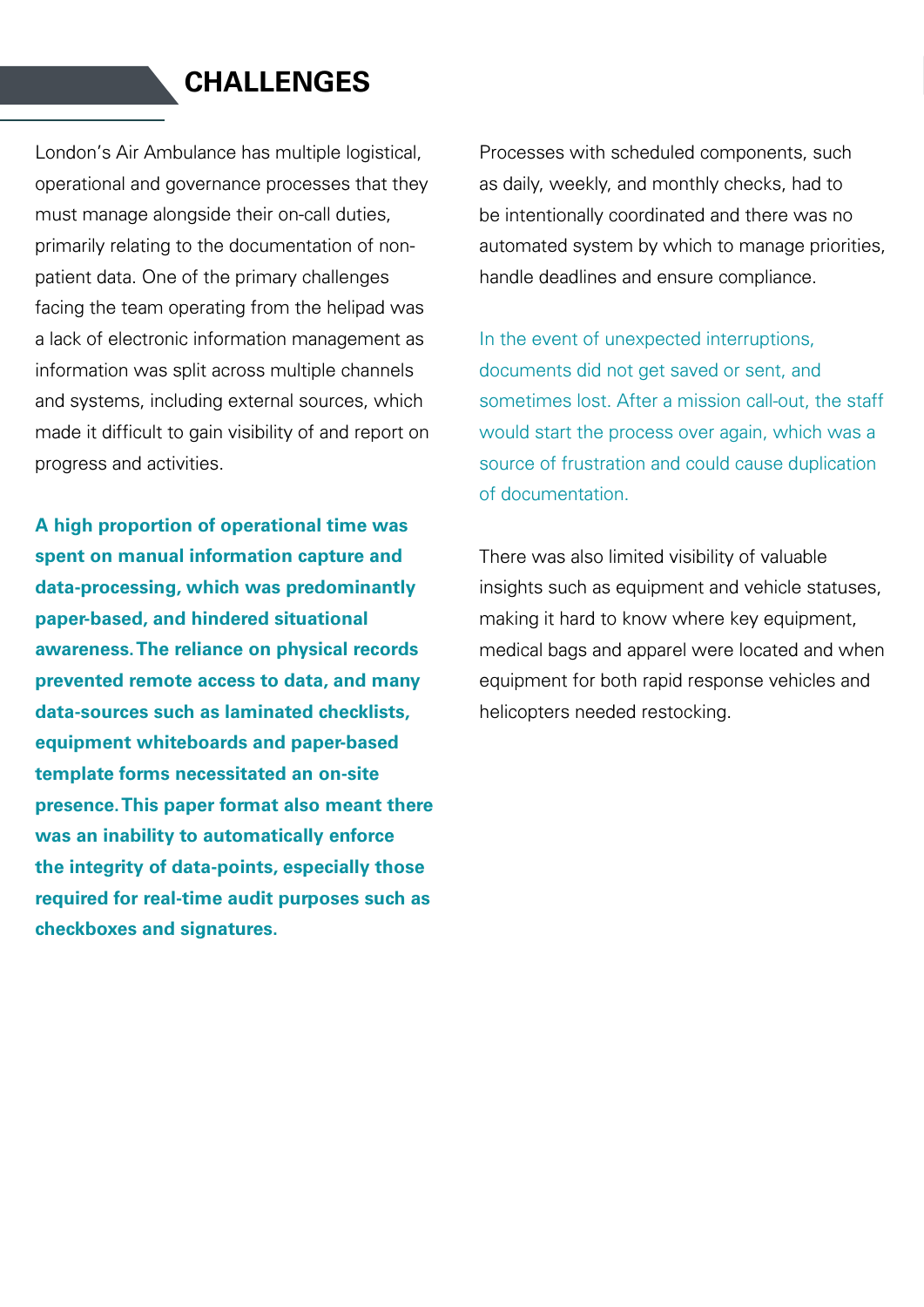# **SOLUTION OVERVIEW**

By cooperating closely with LAA, Intelogy was able not only to recreate digital versions of the paper-based processes, but also to facilitate the opportunity for optimisation of the core business processes themselves. By empowering LAA with knowledge and awareness of the capabilities of Microsoft Power Platform, Intelogy was able to go above and beyond a like-for-like digital recreation of the previous processes, and to identify and implement a number of substantial improvements to operational procedures. Ultimately this resulted in the creation of a suite of apps built using Power Apps to support a range of activities the team conducts on a daily basis.

and each app could pull its specific structure and information data and thus dynamically generate the checklist upon request.

The layout of each checklist was dependent on the individual requirements that each existing checklist had, however, it was intended that each app would apply a consistent user experience to ensure familiarity with the processes and reduce confusion. Each checklist has been recreated as an offline-capable, touch input application available on any device to ensure a simple data entry and process flow.

#### **Equipment Checklist Apps**

The first step of the digital transformation effort was to replace the paper-based Equipment Checklists. Each checklist was implemented as a separate Power App and would store its data in the LAA Helipad Operations data model hosted in Microsoft Dataverse. By adopting a multi-app approach as opposed to a single, monolithic Checklist and Equipment Tracking app, it facilitated individual checklist delivery, simplified long-term servicing, and eased concerns over release management.

By looking into the current processes and checklists, Intelogy realised that many of the checklists shared similarities in their structure and layout. After a high-level view of the current structure, it became clear that the checklist information could be stored centrally in a database

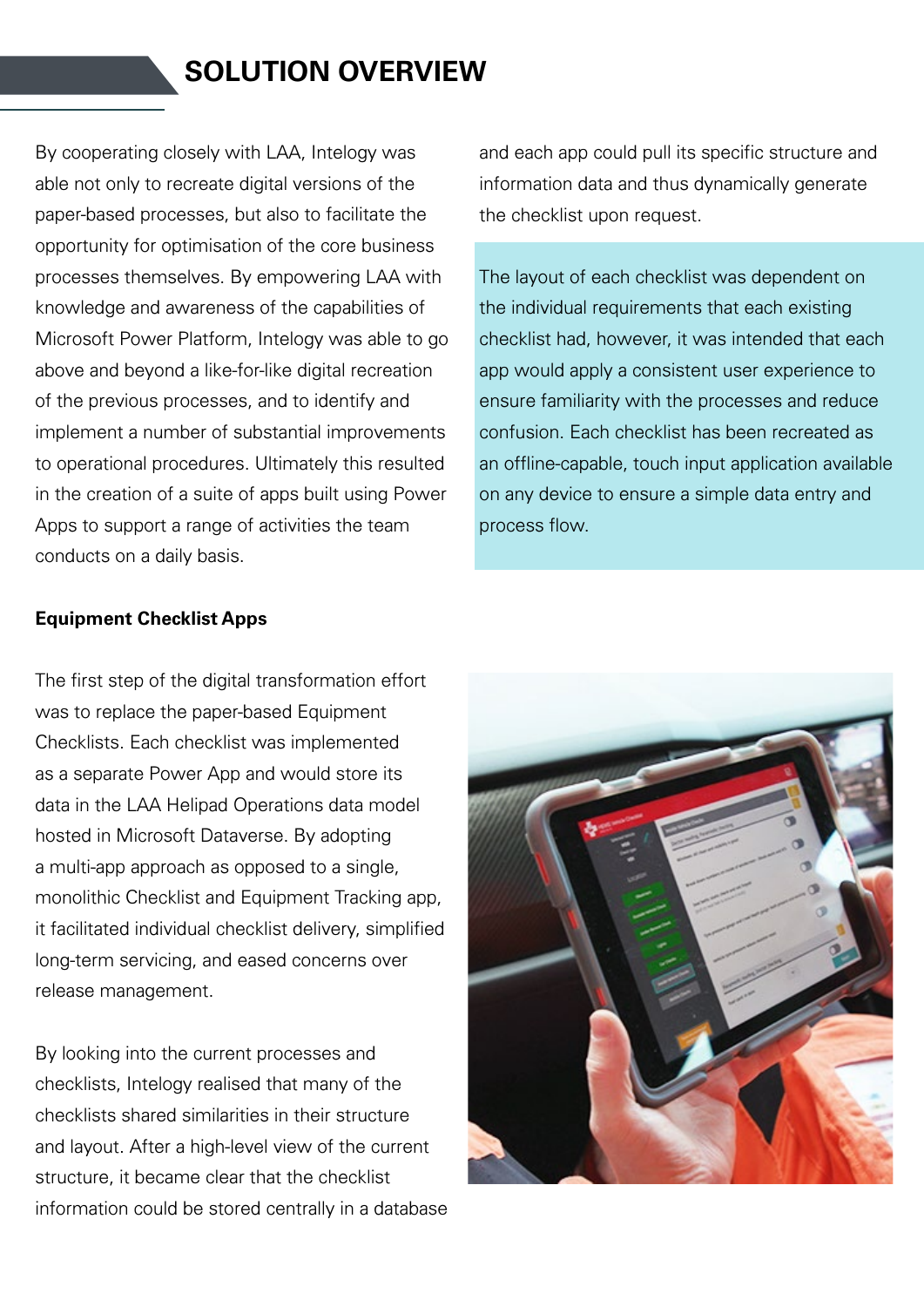Each app starts with a dropdown list to allow the person completing the checklist to choose the piece of equipment against which they are running a checklist. While aircraft and vehicle checks have a static design, for medical equipment bags there are two checklist types to select from: Restock and Full Check. A Restock allows for people to navigate through the checklist a lot more quickly and identify which sections of the back require re-stocking as a result of use on a previous mission, whilst a Full Check requires every item and all expiry dates be checked fully.

To complete a checklist, all the paramedic needs to do is indicate the status for each item in the checklist using a simple toggle switch, indicating whether an item meets the expected criteria or not. If the expected condition is not met, then a decision can be taken as to whether this represents a critical failure. Where the decision is that this represents a critical status, then the equipment is marked as out-of-service and flagged so that it will not be used until it is replaced/restocked and returned to an operational status. Even if critical failures are encountered, completing the checklist helps ensure that the re-stocking process can be more efficient as a complete picture of the required replacement supplies is obtained. Additionally, if a user tries to leave the checklist without checking all the items, they will get a warning to prompt them to come back into the list and to check the unmarked items.

Another valuable efficiency feature of the app is the function which allows a section to be marked as "sealed" and relates to how certain sections of the physical equipment bag use plastic pullthrough seals to indicate whether that section has been opened. During a Restock check, the seal indicator allows the user to move swiftly through the checklist by being able to confirm that sealed sections have remained unused and thus does not require each individual component within the sealed section to be assessed. Conversely, the Full Check mandates that sealed sections must be re-opened so that expiry dates can be assessed, and the app additionally reminds the user to reseal the section using a plastic tie and requests confirmation of this status.

Finally, at the end of the checklist process, the names of the team members who conducted the check are recorded, a summary of the checklist information is presented highlighting any non-conformance and where required, physical signatures can be captured on the touchscreen and a final confirmation button will commit the checklist data. In the event that the checklist is being performed in a location with no or intermittent network access, then the app will support storing the completed checklist offline until such time as network connectivity is re-established and the checklist data can be submitted.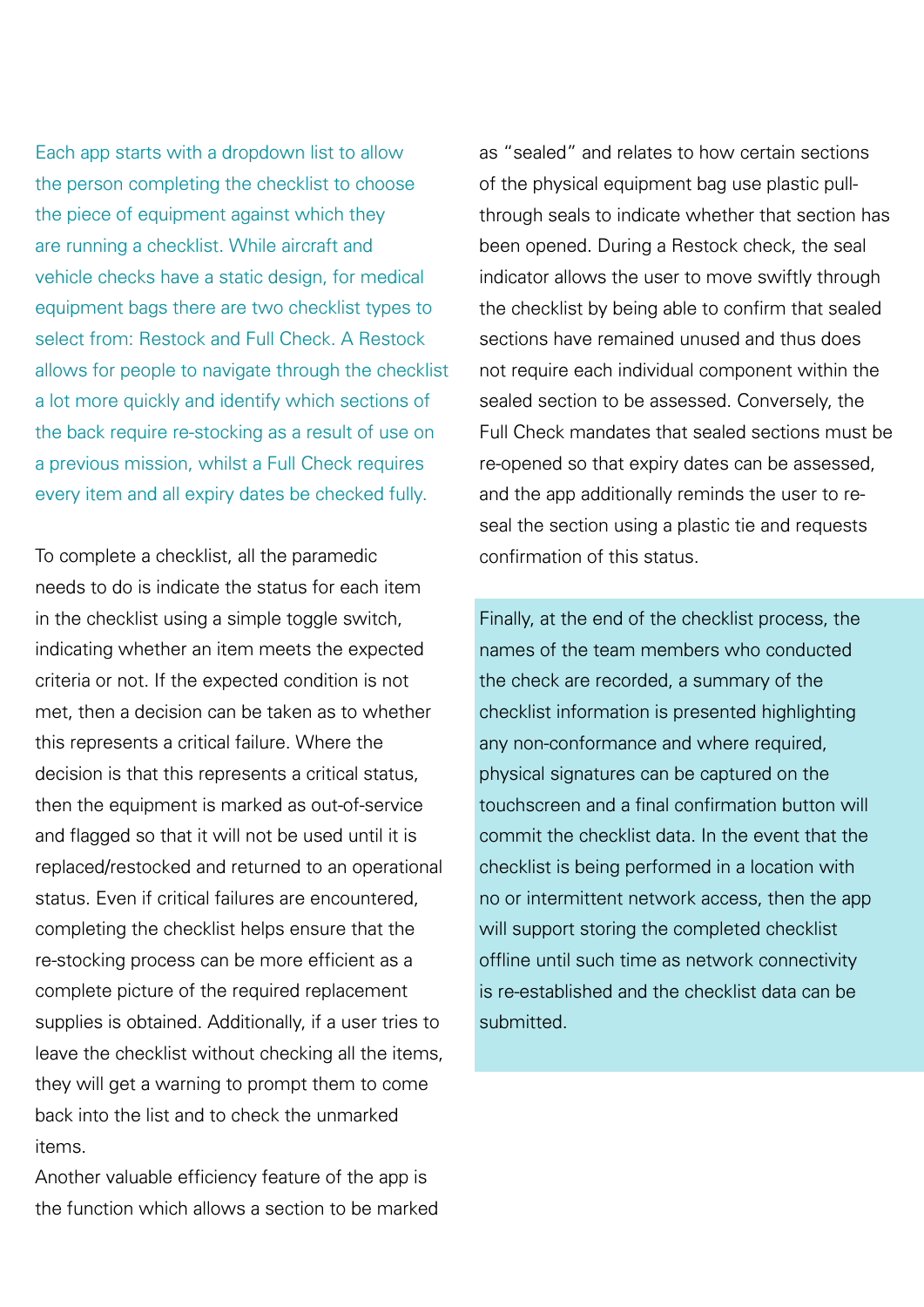### **Equipment Tracking Apps**

With 2 helicopters and multiple rapid response vehicles in service, keeping track of the location of individual pieces of equipment is a constant challenge for the team. Add to this the effect of operational use and the need for re-stocking used equipment and the challenge becomes even greater. In response to this need, Intelogy developed a series of Power Apps that provided the operational team with a comprehensive overview of equipment location and status.

An equipment tracking Power App was developed to allow the team to view the status and location of all equipment items and combined the data captured via the checklist apps to provide an up-to-date representation of the status (i.e. operational/out-of-service) of each item of equipment with the ability to drill-down into the checklist data of any piece of equipment to assess any advisories placed on that item.

To facilitate the quick and reliable identification of equipment, within the central equipment management database, each item is assigned a unique QR code (much like a barcode) which is printed, laminated, and attached to the corresponding piece of equipment.

A further Power App was developed that allowed the user to select multiple items of equipment and then update the location (e.g. "Vehicle #2") of these items quickly and efficiently. The app uses the camera on mobile devices as a barcode scanner to identify equipment by QR code, which dramatically speeds up the identification process, improves accuracy and reduces the probability of human error. Naturally, all equipment updates are recorded in a central database.

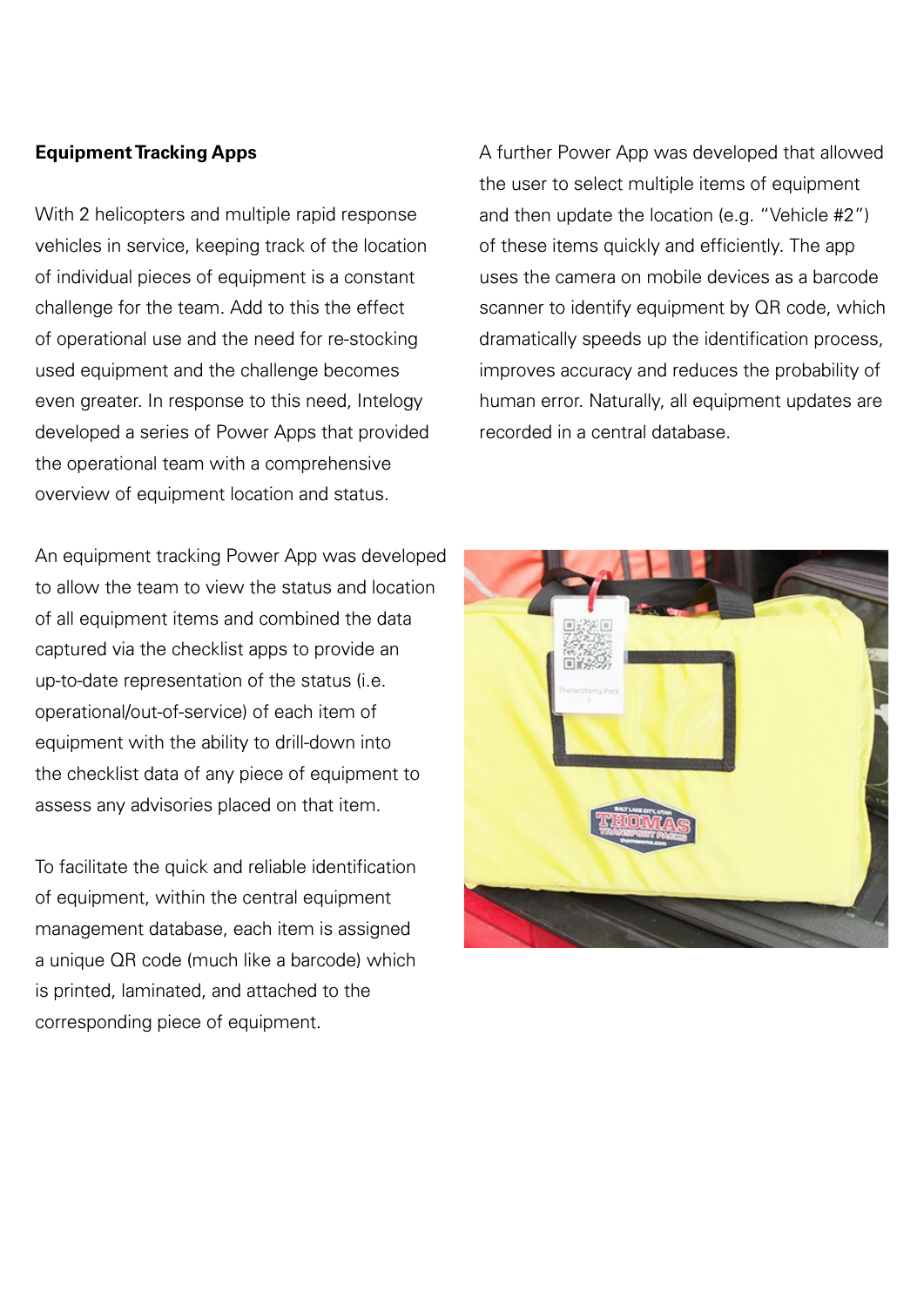Previously, all equipment tracking was handled via a whiteboard located near the helipad. The whiteboard was constantly updated through the course of a day, with changes being reflected manually and on a best endeavour basis and of course, accessing the information on the equipment whiteboard required physical access. Therefore, an equipment tracking app was developed that allowed anyone to quickly and efficiently access the information that is collated via the checklist and equipment apps.

**Finally, to replace the physical whiteboard, a Power App was designed to replicate the presentation layout of the whiteboard and run on a PC connected to large screen TV. The data is refreshed every 3 minutes providing an always up-to-date visualisation of equipment status and location.**

#### **Daily Briefing App**

Before the start of each shift, the team assembles for the Daily Briefing during which each operational sub-team (i.e. pilots, fire crew, doctors, paramedics) review and discuss operational challenges for the day. This can range from weather forecasts, planned road closures, scheduled vehicle maintenance and other issues that may affect operations for the day. The meetings are conducted in-person and each subteam prepares their information for the briefing in advance and presents to the wider team during the briefing. As the meeting is conducted, a document is manually updated, and the finalised document is signed by each team to acknowledge the information provided has been reviewed and discussed.

Realising the potential for increased efficiency, Intelogy developed a Power App to support the Daily Briefing process. The app allows each team to prepare content ahead of the meeting and

when the team is assembled, the app is able to be shown on a large TV screen providing visibility to all. A further productivity improvement was realised as previously, someone had to check the website each day and manually transcribe the lift times for London's Tower Bridge so that paramedics in the rapid response vehicles would be aware of times during the day to avoid routes via the bridge. Instead, a Power Automate flow connects to the website and automatically ingests the published lift times into the database thus reducing the need for and time spent in preparing this information.

Upon completion, the information captured in the Daily Briefing is recorded to the database creating a permanent record of the meeting for future reference.